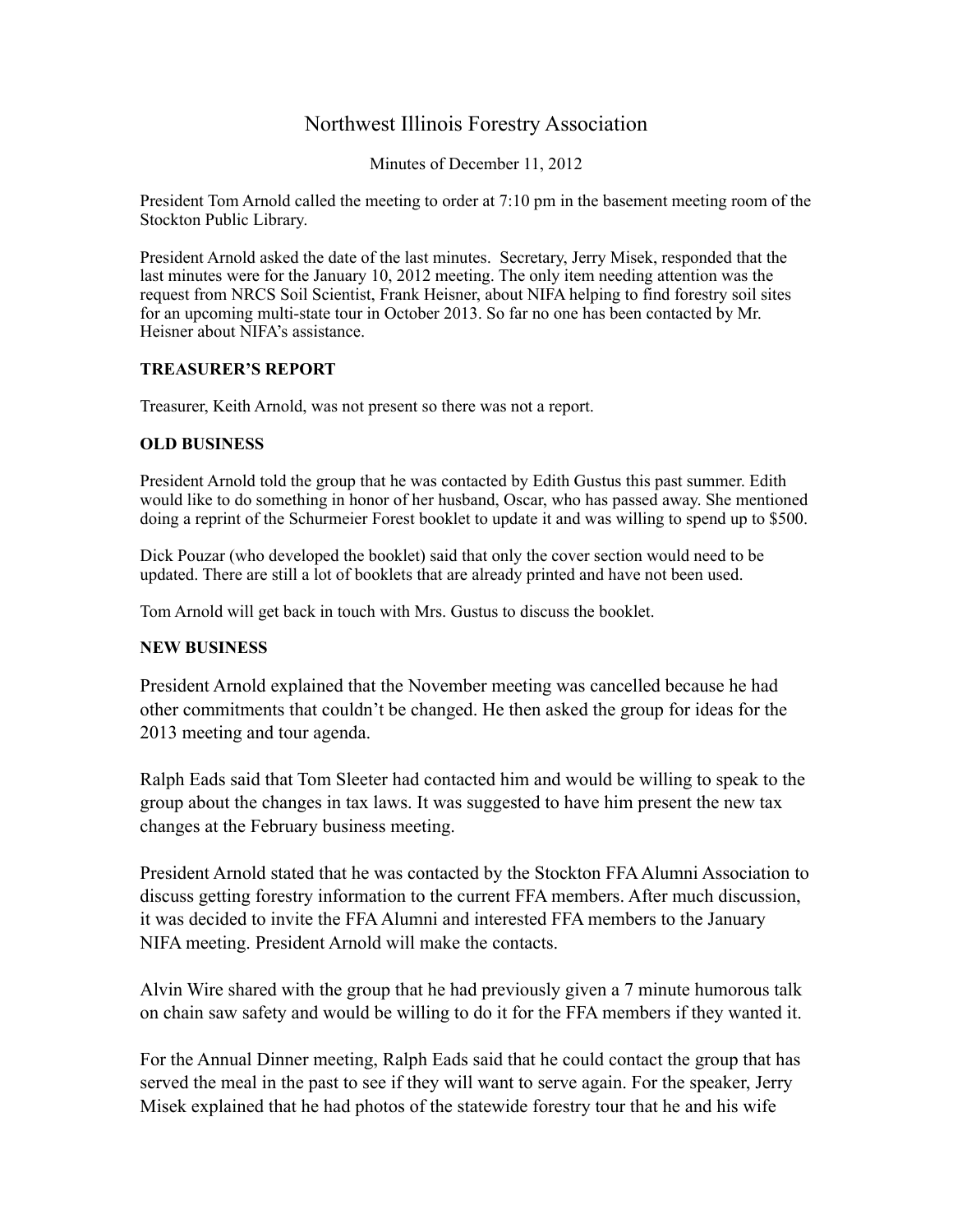hosted in September 2012 and would be willing to do a slide show on the tour. It was decided to plan March 19<sup>th</sup> as the date for the Annual Dinner Meeting.

Dick Pouzar was contacted by Larry Priske about holding a tour at his place in the summer. Mr. Priske would like to have Keith Griebel (the logger who performed the harvest) explain the recent harvest to encourage new growth in his timber. Dick will contact Mr. Priske to get a June or July tour date.

Dick Pouzar offered to do a tree planting tour at his Tree Farm in April when Kevin Oetken and his crew will be planting 5 acres. Dick said that the tour could also include the tree planting areas that he had previously completed.

Other ideas offered for meetings and tours were:

- \* A meeting called "Ties to the Land" for guiding estate planning
- \* A short chain saw safety demonstration put on by a chain saw company
- \* A tour of Mike Mullvain's business in Durand
- \* A tour featuring Timber Stand Improvement

These and other suggestions will be discussed at the January meeting.

President Arnold then moved on to the next order of business which was election of officers and directors.

President Arnold stated that he would like to step down as President because of family and business commitments that take away from his active participation in NIFA business. No other persons agreed to take the President position. Dick Pouzar offered to do the meeting and tour announcements and the group agreed to move the business meetings to the third Thursdays of the month to better accommodate Mr. Arnold's schedule.

With those concessions, Tom Arnold agreed to again serve as NIFA President.

Alvin Wire moved to elect the present officers for another term. Lee Freedlund seconded the motion. Motion passed.

The officers for 2013 are: Tom Arnold, President Dick Pouzar, Vice President Keith Arnold, Treasurer Jerry Misek, Secretary

The 3 year Director terms of Ralph Eads and Alvin Wire are expiring. Jerry Misek moved to re-elect Ralph Eads and Alvin Wire as directors. Bill Hill seconded the motion. Motion carried.